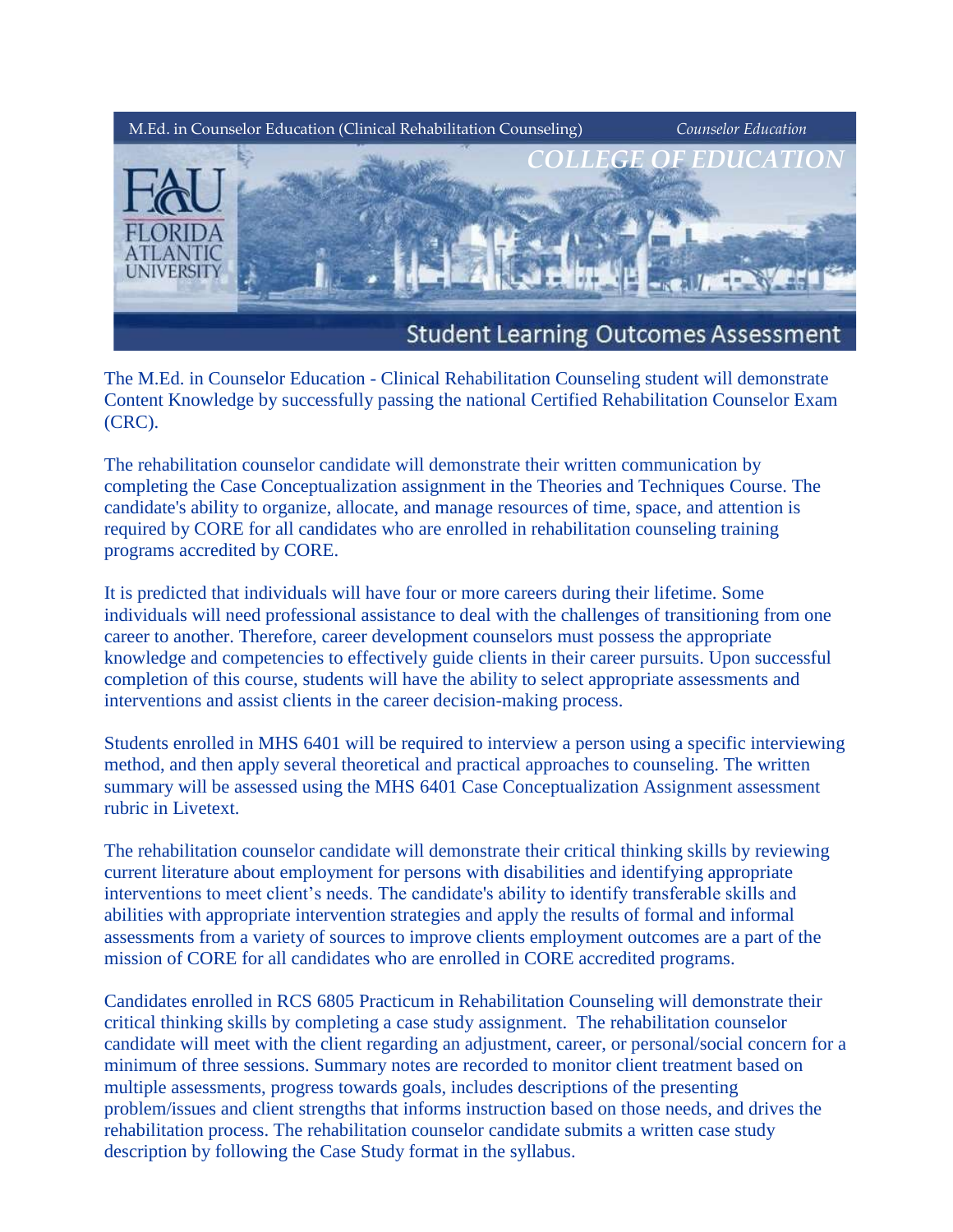# **Outcome 1:**

Clinical rehabilitation counseling students will demonstrate content knowledge related to the field by taking and successfully passing the Certified Rehabilitation Exam (CRC).

# Implementing Strategy:

All students graduating the clinical rehabilitation program must take the national Certified Rehabilitation Counselor Exam (CRC).

#### Assessment Method:

Score report on the CRC exam will be examined once administered.

# Criterion for success:

80% of students will receive passing scores on the CRC Exam on the first administration.

# Data Summary: Analysis & Evaluation:

Data from 2019-2020 indicated that there were X students who took the CRC exam, \*5 passed, 2 did not. 5/7 or 71% passed the exam so the goal was not met. \*still awaiting data from 2019-2020

#### Program Improvement:

A new full time rehabilitation faculty member was hired in Fall 2018 to provide additional support and instruction to students. Rehabilitation faculty will review the current coursework and assignments and ensure that they are adequate in preparing students for the CRC Exam.

# **Outcome 2 Description and Methodology Outcome Description:**

The rehabilitation counselor candidate will demonstrate their written communication skills by completing the Case Conceptualization assignment in the MHS 6401 Counseling Theories and Techniques course. The candidate's ability to organize, allocate and manage resources of time, space and attention is required by CORE for all candidates who are enrolled in the rehabilitation training program accredited by CORE.

#### Implementing Strategy:

All students in the clinical rehabilitation program are required to take and successfully pass MHS 6401 Counseling Theories and Techniques with a grade of B or higher. During this course, students are taught the Case Conceptualization model and they are required to complete a series of reports.

#### Assessment Method:

Students enrolled in MHS 6401 will be required to interview a person using a specific interviewing method, and then apply several theoretical and practical approaches to counseling. The written summary will be assessed using the MHS 6401 Case Conceptualization Assignment rubric in Livetext.

# Criterion for Success:

At least 80% of all students will receive at least Satisfactory on the rubric-scored Case Conceptualization for MHS 6401 Case Conceptualization Report Assignment.

# Data Summary: Analysis & Evaluation:

See attached results from Livetext reflecting summer 2020 student outcome data on the MHS 6401 Case Conceptualization assignment. 13 students were enrolled in MHS 6401; all students, 100% received a score of "satisfactory" or higher. The goal was met.

# Program Improvement:

The Clinical Rehabilitation Counseling faculty are looking to update the assignments and program.